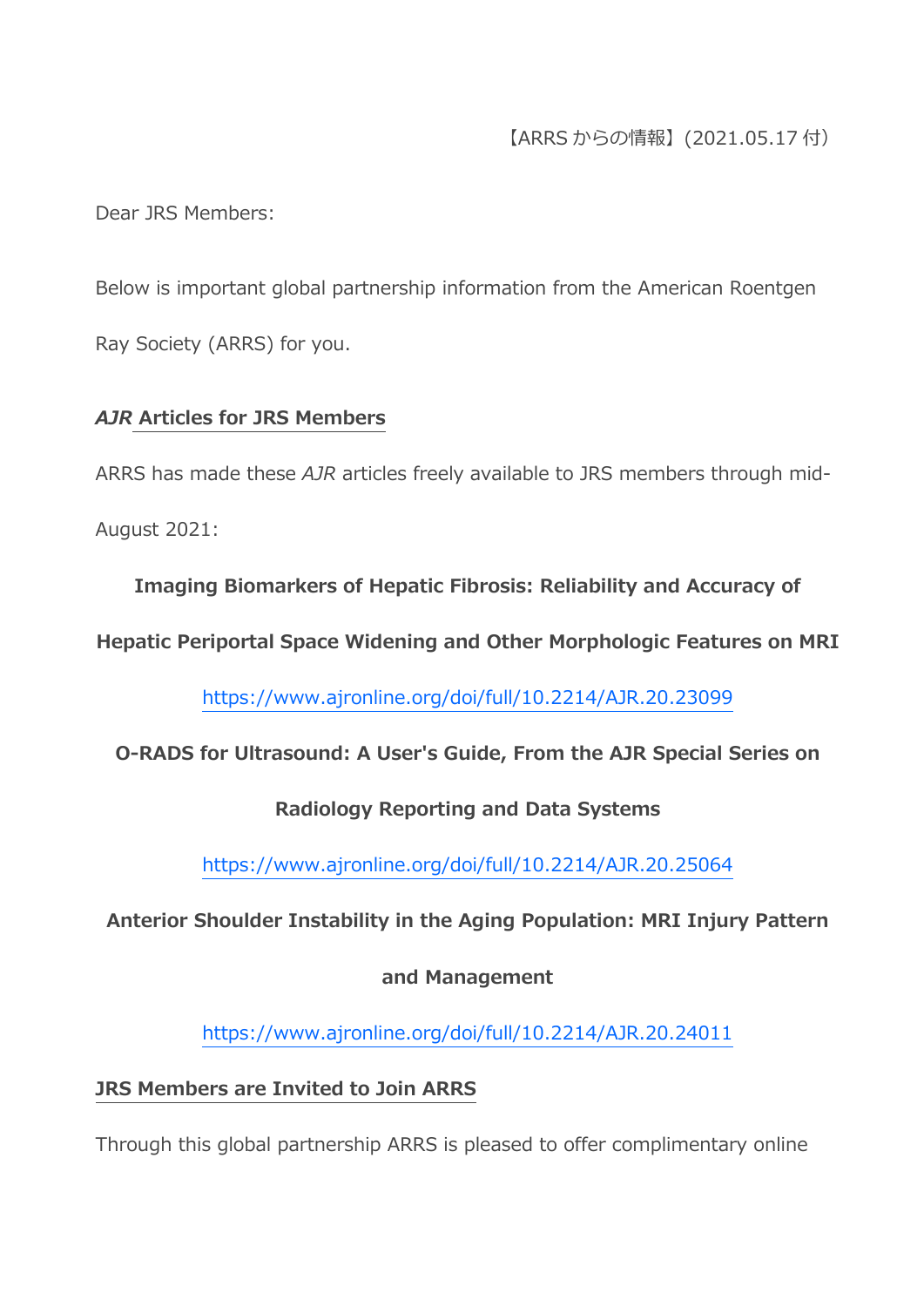membership for radiology residents in a training program and for radiologists in fellowship training. ARRS also offers a significant discount on ARRS online membership for JRS members in active practice in Japan.

Please follow the steps below in order to become an ARRS member:

- 1. Create an account at: <http://www.arrs.org/createProfile>
- 2. Once the account has been created:
	- 1. Click on Membership
	- 2. Click on Join ARRS
	- 3. Click on the Join ARRS Online Membership Application Button
- 3. Input the Promotional Code indicated in the box below based on your ARRS

Membership Type.

| <b>ARRS</b><br>Membership<br>Type | <b>ARRS Membership Description</b>                                                                                                                   | <b>ARRS</b> Promotional<br>Code for JRS<br>Members |
|-----------------------------------|------------------------------------------------------------------------------------------------------------------------------------------------------|----------------------------------------------------|
| In-Training<br>Member             | Complimentary online membership for JRS<br>members in: 1) a radiology residency training<br>program or 2) a radiology fellowship training<br>program | Promotional Code:<br><i>JRSTRN</i>                 |
| Member                            | Significant reduction in online membership<br>rate for JRS practicing radiologists in Japan                                                          | Promotional Code:<br><i>IRSMEM</i>                 |

4. Complete the entire membership form in order to receive the complimentary or

reduced online membership fee.